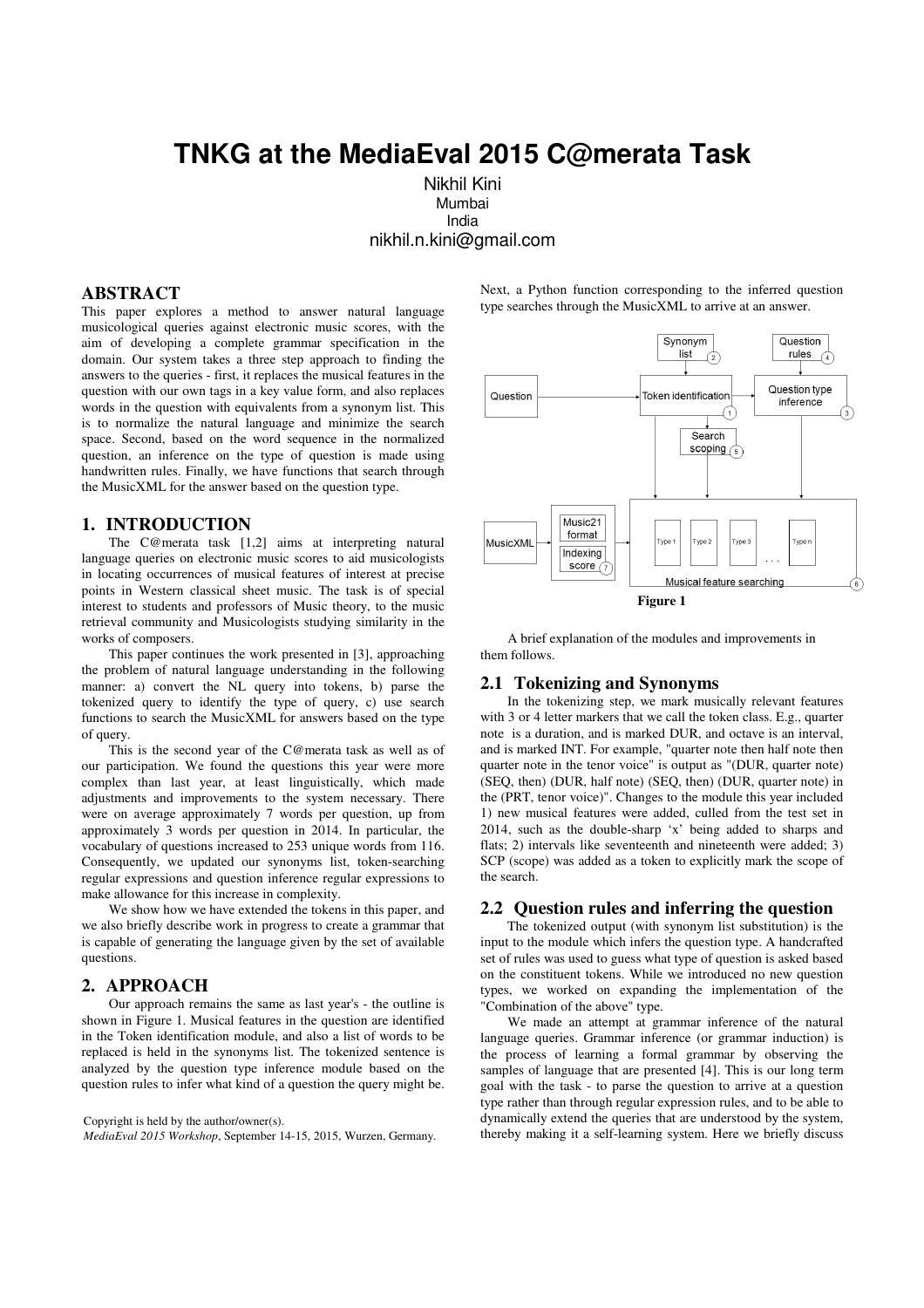the present attempts and future work we intend to do with grammar inference.

Grammar inference (or grammar induction) is the process of learning a formal grammar by observing the samples of language that are presented [4]. Consider a short demonstrative example where the language consists only of durations and pitch values, and queries such as:

\_\_\_\_\_\_\_\_\_\_\_\_\_\_\_\_\_\_\_\_\_\_\_\_\_\_\_\_\_\_\_\_\_\_\_\_\_\_\_\_\_\_\_\_\_\_\_\_\_\_\_\_

Q1: Quaver Q2: Whole note C#

A grammar for such a language is:

| S           | $\rightarrow$ NOTE                                                        |
|-------------|---------------------------------------------------------------------------|
| <b>NOTE</b> | $\rightarrow$ PDP                                                         |
| P           | $\rightarrow$ PTCH_CLS OCTV ACCDNTL $\mid \in$                            |
| D           | $\rightarrow$ breve   semibreve   quaver   whole                          |
|             | half   quarter $\in$                                                      |
|             | PTCH_CLS $\rightarrow$ A   B   C   D   E   F   G                          |
| OCTV        | $\rightarrow$ 0   1   2   3   4   5   6   7   8   9    $\in$              |
|             | $\text{ACCDNTL} \rightarrow #   # #   b   bb   x   flat   sharp   double$ |
|             | sharp $\vert \epsilon$                                                    |
|             |                                                                           |

\_\_\_\_\_\_\_\_\_\_\_\_\_\_\_\_\_\_\_\_\_\_\_\_\_\_\_\_\_\_\_\_\_\_\_\_\_\_\_\_\_\_\_

A total of 419 questions were available, sourced from examples in specifications, training sets, sample questions, and the 2014 Gold standard test set. From the 419 questions, we have a vocabulary of 253 words. These are a subset of the terminal symbols in the grammar. The entire set would contain all synonyms and musical terms that do not appear in our sample questions. It is important to note that there may be out of vocabulary words from sources such as lyrics for which it will be difficult to account in the grammar. We use the UNK token to mark out of vocabulary words, and as far as possible, include it in the production rules. For example, minim on the word "Der" can be represented by the production rule:

|              | NOTE ON LYRICS $\rightarrow$ NOTE SCOPE LYR        |
|--------------|----------------------------------------------------|
| NOTE         | $\rightarrow$ P D P (same as above)                |
| <b>SCOPE</b> | $\rightarrow$ on the word   after   over the lyric |
| LYR.         | $\rightarrow$ UNK                                  |
|              |                                                    |

\_\_\_\_\_\_\_\_\_\_\_\_\_\_\_\_\_\_\_\_\_\_\_\_\_\_\_\_\_\_\_\_\_\_\_\_\_\_\_\_\_\_\_

\_\_\_\_\_\_\_\_\_\_\_\_\_\_\_\_\_\_\_\_\_\_\_\_\_\_\_\_\_\_\_\_\_\_\_\_\_\_\_\_\_\_\_

In our work, experiments were carried out to see if production rules could be learnt using the questions available to us. Unfortunately, this did not succeed. At the time of writing this paper, we know no software that can automatically infer grammar from positive examples. We tried two softwares, GI-Toolbox (https://code.google.com/p/gitoolbox/) and Sequitur (http://www.sequitur.info/). However, we could not adapt them to the alphabet of Musicological terms in time. So we used a manually created grammar. Our objective is to parse the tokenized representation of each query into a question type, and each question type can be mapped to a retrieval function that can provide answers. The parameters of the retrieval functions are the specific values for the non-terminal symbols in the parse tree.

After writing a formal grammar, we can use a parser to parse sentences in the language with the use of ANTLR (http://www.antlr.org/). The parser is then used on the input natural language queries to obtain a parse tree. The root of the parse tree is the question type.

## **2.3 Search scope**

Search scope is important to increase the precision of the system by helping to retrieve not just the requested musical feature, but to do so within the specified context in the query. This year's approach to setting questions also made this scope explicit in the form of specifying the basic question types and modification of these questions in six different ways performance, instrument, clef, time, measure/bar and key. We updated our system to include the SCP token so that scope could be recognized and search could be restricted to only the part of music that satisfies the scope.

#### **2.4 Searching for the answer**

Once the question type is inferred, the last step is searching the MusicXML score for the identified token/token combination. We added the harmonic analysis parts for the score which was missing last year. Updates to the music21 [5] library enabled us to find "verticalities" in the score - information about the active notes at a particular time interval slice. This was analyzed to search for requested harmonic features in the score.

#### **2.5 Score index**

This is a list of all the notes in the score, stored with metadata about each note - implemented as a reverse dictionary for quick retrieval - and there was no difference in this from last year.

## **3. RESULTS AND DISCUSSION**

We did not expect to perform very well on the retrieval task since there was insufficient time to complete the search functions within our system by the deadline. Results from the submitted run show that though we have decent beat recall and and measure recall, the precision is poor. The beat precision and measure precision values for the entire run are 0.0605 and 0.0727 respectively, and the beat recall and measure recall are 0.488, 0.586. The best recall is achieved for the 1\_melod type where a beat recall of 0.865 and measure recall of 0.908 were seen. Forty questions were accurately answered, both beat and measure recall and precision being 1. Twenty-nine of these were of the simple 1\_melod type. However, questions like "dotted quarter note Eb followed by sixteenth note F", "G#3 in the "III" part" and "dotted quarter note in 3/8 time" were also answered exactly. Further, 40 more questions were answered with a beat recall and measure recall of 1, but precision over a range of 0.004 to 0.9. Most of these were 1\_melod modified by perf, instr, clef or time. Clearly, the system in its current iteration is decent at recognizing notes, but work needs to be done on other aspects of musical concept retrieval.

## **4. CONCLUSION**

Although our results were not improved over last year, we believe progress has been made towards our goal of reaching a formal grammar specification of natural language queries on Western sheet music. We will continue with the implementation of the pending retrieval functions and the parser for the grammar, along with improvements to the grammar, and are confident of achieving strong results next time.